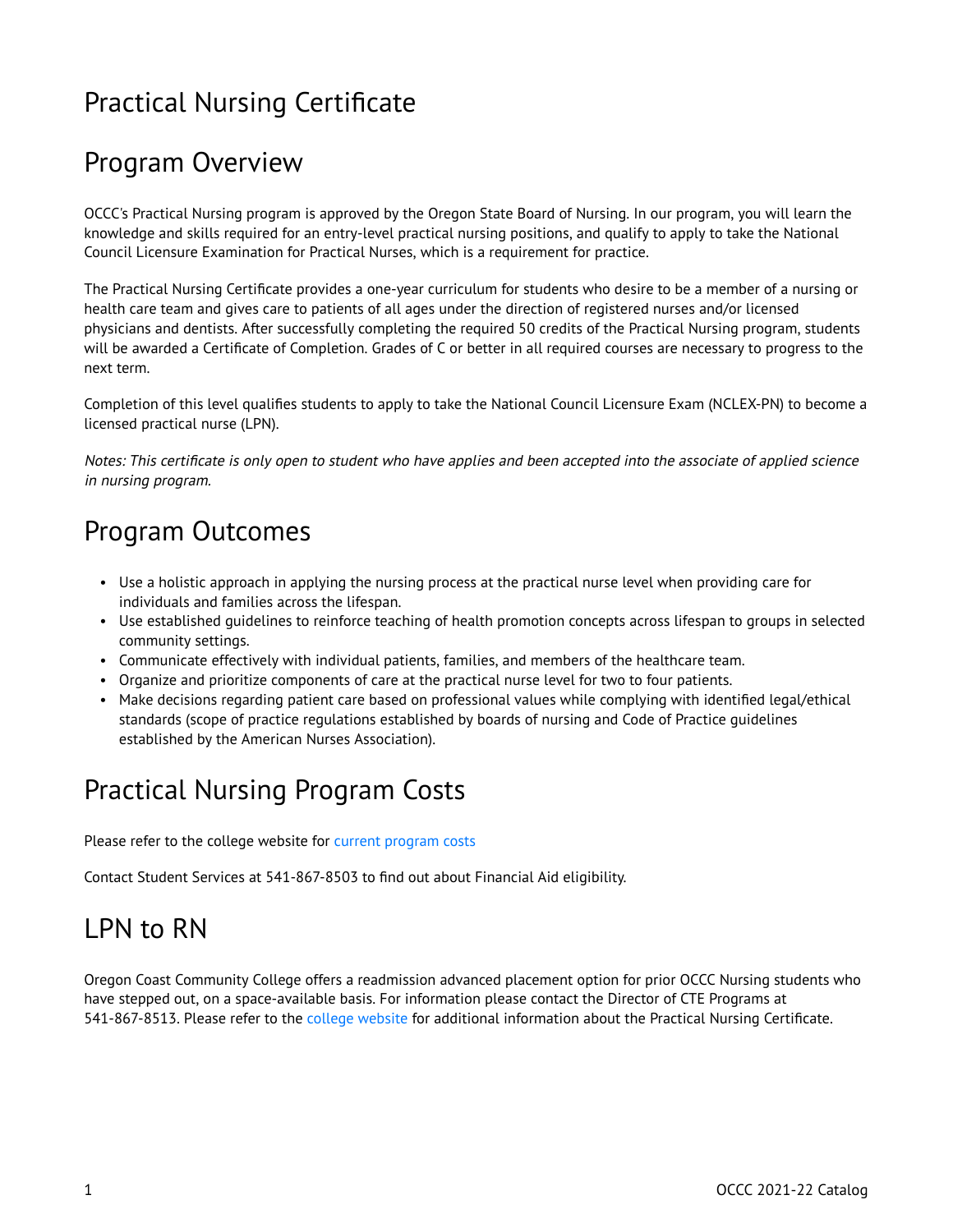# Technical Standards

The Oregon Coast Community College Nursing Program has the responsibility to society to educate competent health care providers to care for their patients/clients with clinical judgment, broadly based knowledge and competent technical skills at the entry level. The program has academic as well as technical standards (non-academic criteria) students must meet in order to successfully progress in and graduate from the program. The Technical Standards document is provided in order to assure that the students who enter the program know and understand the requirements, and can make informed decisions regarding the pursuit of this profession.

All required courses must be completed with a letter grade of "C" or higher.

Note: The number of clock hours required for the courses is higher than the number of credit hours. Details about clock hours for each course can be found in the Course Descriptions section of this catalog. Nursing courses are a combination of classroom and clinical hours with each classroom credit hour equal to one clock hour per week and each clinical credit hour equal to three clock hours per week. Preparation time for class and clinical experiences is outside the clock hours required for each course.

Program: [Nursing](https://catalog.oregoncoastcc.org/nursing)  Type: Certificate

### **Prerequisites**

| Item#           | Title                               | Credits |
|-----------------|-------------------------------------|---------|
| BI 231          | Human Anatomy & Physiology I        |         |
| BI 232          | Human Anatomy & Physiology II       |         |
| MP 111          | <b>Medical Terminology</b>          |         |
| <b>MTH 95</b>   | Intermediate Algebra                |         |
| <b>PSY 201A</b> | Introduction to Psychology - Part 1 |         |
| <b>PSY 215</b>  | Human Development                   |         |
| <b>WR 121</b>   | <b>English Composition</b>          |         |
|                 | WR 122 or WR 123 or WR 227          |         |

#### Year 1, Term 1

| Item #         | Title                          | Credits |
|----------------|--------------------------------|---------|
| BI 233         | Human Anatomy & Physiology III |         |
| <b>NUR 141</b> | <b>Fundamentals of Nursing</b> |         |

#### Year 1, Term 2

| Item#          | Title                                                  | Credits |
|----------------|--------------------------------------------------------|---------|
| BI 234         | Microbiology                                           |         |
| <b>NUR 142</b> | Care of Acutely Ill Patients and Developing Families I | ᅩ       |